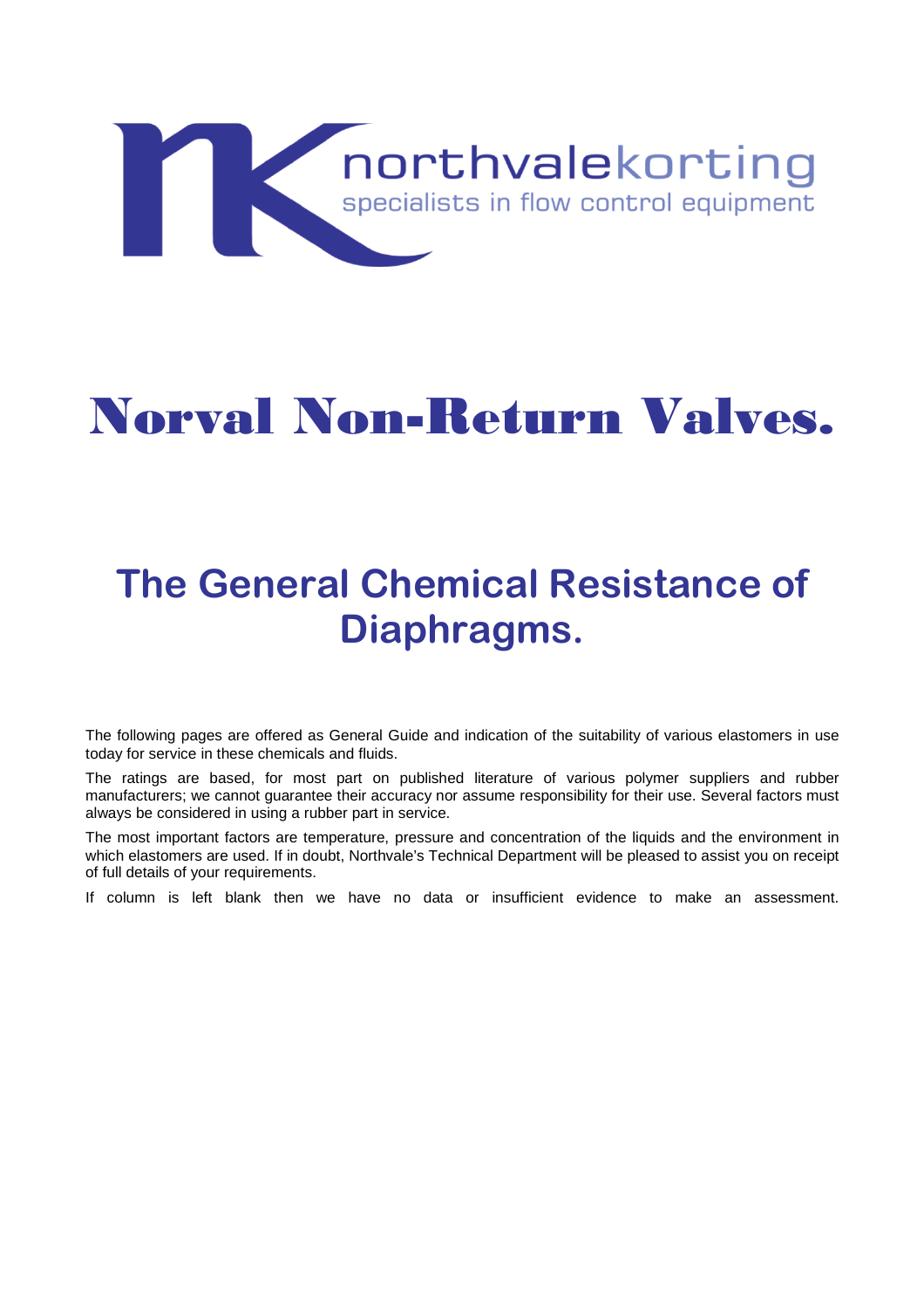| <b>Fluid</b>                              | <b>Diaphragm Material</b> |                |             |                 |
|-------------------------------------------|---------------------------|----------------|-------------|-----------------|
|                                           | Viton                     | <b>Nitrile</b> | <b>EPDM</b> | <b>Silicone</b> |
| Acetaldehyde                              |                           |                | œ           |                 |
| Acetamide                                 | $\bullet$                 | $\bullet$      | $\bullet$   | $\bullet$       |
| Acetic Acid (30%)                         | $\bullet$                 | $\bullet$      | $\bullet$   | $\bullet$       |
| Acetic Acid (hot high pressure)           |                           |                | $\bullet$   | $\bullet$       |
| <b>Acetic Acid Glacial</b>                |                           | $\bullet$      | $\bullet$   | $\bullet$       |
| Acetic Anhydride                          |                           |                | $\bullet$   | $\bullet$       |
| Acetone                                   |                           |                | $\bullet$   | $\bullet$       |
| Acetophenone                              |                           |                | $\bullet$   |                 |
| <b>Acetyl Acetone</b>                     |                           |                | $\bullet$   |                 |
| <b>Acetyl Chloride</b>                    | $\bullet$                 | D              | ●           | $\bullet$       |
| Acetylene                                 | O                         |                | O           | $\bullet$       |
| Acetylene Tetrabromide                    | O                         |                |             |                 |
| Adipic Acid                               |                           |                |             |                 |
| Air (below 150°C)                         | $\bullet$                 | $\bullet$      | $\bullet$   | $\bullet$       |
| Air (above 150°C)                         | 0                         | D              | 0           | $\bullet$       |
| Alkazene                                  | $\bullet$                 |                |             |                 |
| Alum NH <sub>3</sub> CrK (tanning liquor) |                           |                |             | $\bullet$       |
| Aluminium Acetate                         |                           | $\bullet$      | $\bullet$   | $\bullet$       |
| <b>Aluminium Bromide</b>                  | $\bullet$                 | $\bullet$      | $\bullet$   | $\bullet$       |
| Aluminium Chloride                        | $\bullet$                 | $\bullet$      | $\bullet$   | $\bullet$       |
| Aluminium Fluoride                        | ●                         | ●              | $\bullet$   | $\bullet$       |
| <b>Aluminium Nitrate</b>                  | o                         | O              | $\bullet$   | $\bullet$       |
| Aluminium Phosphate                       | $\bullet$                 | $\bullet$      | $\bullet$   | $\bullet$       |
| Aluminium Sulphate                        | $\bullet$                 | $\bullet$      | $\bullet$   | $\bullet$       |
| Ammonia Anhydrous Liquid                  |                           | $\bullet$      | $\bullet$   | $\bullet$       |
| Ammonia Gas (cold)                        |                           | ●              | $\bullet$   | $\bullet$       |
| Ammonia Gas (hot)                         |                           |                | $\bullet$   |                 |
| Ammonia & Lithium Metal<br>in Solution    |                           | $\bullet$      | $\bullet$   |                 |

| <b>Fluid</b>                         | <b>Diaphragm Material</b> |                |             |                 |
|--------------------------------------|---------------------------|----------------|-------------|-----------------|
|                                      | <b>Viton</b>              | <b>Nitrile</b> | <b>EPDM</b> | <b>Silicone</b> |
| Ammonium Carbonate                   |                           |                | O           |                 |
| Ammonium Chloride                    | $\bullet$                 | $\bullet$      | $\bullet$   |                 |
| Ammonium Hydroxide<br>(concentrated) | $\bullet$                 |                |             |                 |
| <b>Ammonium Nitrate</b>              |                           |                | ●           |                 |
| <b>Ammonium Nitrite</b>              |                           |                |             | $\bullet$       |
| Ammonium<br>Persulphate<br>Solution  |                           |                |             |                 |
| Ammonium Phosphate                   |                           |                | D           | ●               |
| Ammonium Phosphate<br>Mono Basic     |                           |                |             |                 |
| Ammonium Sulphate                    | $\bullet$                 | œ              | ●           |                 |
| Ammonium Sulphide                    |                           |                |             |                 |
| Amyl Acetate                         |                           |                | $\bullet$   |                 |
| Amyl Alcohol                         |                           |                |             |                 |
| Amyl Borate                          |                           | œ              |             |                 |
| Amyl Choride                         | ۰                         |                |             |                 |
| Amyl Chloranapthalene                |                           |                |             |                 |
| Amyl Napthalene                      | o                         |                |             |                 |
| Anhydrous Ammonia                    |                           |                | $\bullet$   |                 |
| Anhydrous Hydrazine                  |                           |                |             |                 |
| Anhydrous Hydrogen Floride           |                           |                | $\bullet$   |                 |
| Aniline                              |                           |                | $\bullet$   |                 |
| Aniline Dyes                         | $\bullet$                 |                | $\bullet$   | $\bullet$       |
| Aniline Hydrochloride                | $\bullet$                 | $\bullet$      | $\bullet$   |                 |
| Aromatic Fuel (50%)                  | O                         | $\bullet$      |             |                 |
| Arsenic Acid                         |                           | $\bullet$      |             |                 |
| Askarel                              |                           | $\bullet$      |             |                 |
| Asphalt                              |                           | $\bullet$      |             |                 |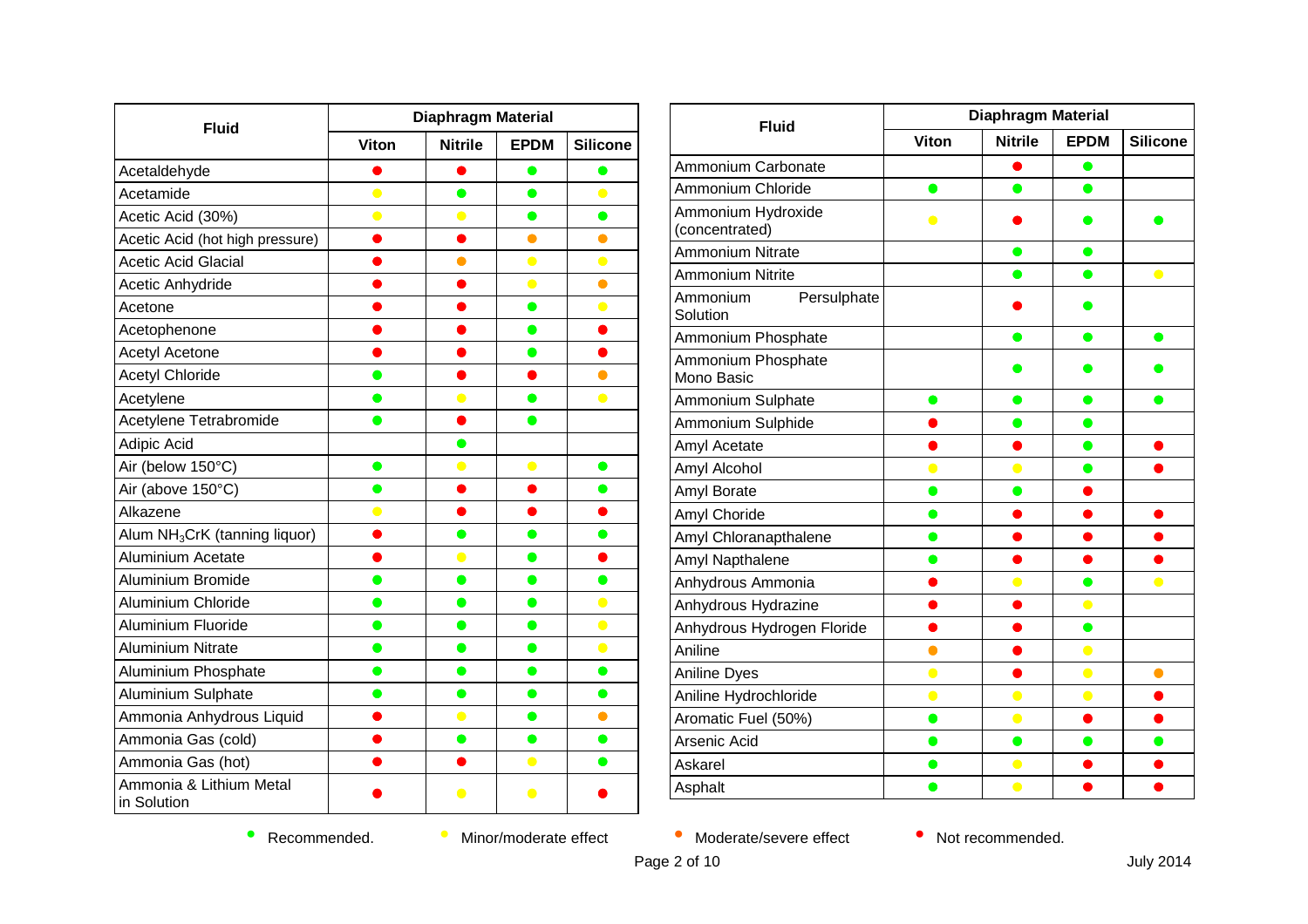| <b>Fluid</b>                        | <b>Diaphragm Material</b> |                |             |                         |
|-------------------------------------|---------------------------|----------------|-------------|-------------------------|
|                                     | Viton                     | <b>Nitrile</b> | <b>EPDM</b> | <b>Silicone</b>         |
| <b>ASTM Oil #1</b>                  | O                         | O              |             |                         |
| <b>Automatic Transmission Fluid</b> | $\bullet$                 | $\bullet$      |             |                         |
| <b>Automatic Brake Fluid</b>        |                           | $\bullet$      | ●           | $\bullet$               |
| <b>Barium Chloride</b>              | O                         | $\bullet$      | $\bullet$   | $\bullet$               |
| Barium Hydroxide                    | $\bullet$                 | $\bullet$      | $\bullet$   | $\bullet$               |
| <b>Barium Sulphate</b>              | $\bullet$                 | $\bullet$      | $\bullet$   | $\bullet$               |
| <b>Barium Sulphide</b>              | ●                         | $\bullet$      | $\bullet$   | $\bullet$               |
| Beer                                | o                         | ●              | $\bullet$   | $\qquad \qquad \bullet$ |
| <b>Beet Sugar Liquors</b>           | $\bullet$                 | ●              | $\bullet$   | $\bullet$               |
| Benzaidehyde                        |                           |                | $\bullet$   |                         |
| Benzene                             | $\bullet$                 |                |             |                         |
| Benzenesulphonic Acid               | O                         |                |             |                         |
| <b>Benzine</b>                      | O                         |                |             |                         |
| Benzochloride                       | O                         |                | $\bullet$   |                         |
| <b>Bezoic Acid</b>                  | O                         |                |             | $\bullet$               |
| Benzophenone                        | 0                         |                | $\bullet$   |                         |
| Benzyl Alcohol                      | 0                         |                | $\bullet$   |                         |
| Benzyl Benzoate                     | $\bullet$                 |                | $\bullet$   |                         |
| <b>Benzyl Chloride</b>              | O                         |                |             |                         |
| <b>Black Sulphate Liquor</b>        | $\bullet$                 | $\bullet$      | $\bullet$   | $\bullet$               |
| <b>Blast Furnace Gas</b>            | $\bullet$                 |                |             | $\bullet$               |
| <b>Bleach Solutions</b>             | $\bullet$                 |                | $\bullet$   | $\bullet$               |
| <b>Borax</b>                        | ●                         | $\bullet$      | $\bullet$   | $\bullet$               |
| <b>Boric Acid</b>                   | O                         | ●              | ●           | ●                       |
| Brake Fluid (non-petroleum)         |                           | $\bullet$      | $\bullet$   | $\bullet$               |
| <b>Brine</b>                        |                           | ●              |             |                         |
| <b>Bromine</b>                      | $\bullet$                 |                |             |                         |
| <b>Bromine Anhydrous</b>            | O                         |                |             | $\bullet$               |
| <b>Bromine Water</b>                |                           |                |             |                         |

| <b>Fluid</b>                      | <b>Diaphragm Material</b> |                |             |                 |
|-----------------------------------|---------------------------|----------------|-------------|-----------------|
|                                   | Viton                     | <b>Nitrile</b> | <b>EPDM</b> | <b>Silicone</b> |
| Biomobenzene                      |                           |                |             |                 |
| <b>Bromchloro Trifluoroethane</b> | O                         |                |             |                 |
| <b>Bunker Oil</b>                 | ●                         | $\bullet$      | ●           | $\bullet$       |
| <b>Butadiene</b>                  | $\bullet$                 |                | $\bullet$   |                 |
| <b>Butane</b>                     | o a                       | ●              |             |                 |
| <b>Butanol (Butyl Alcohol)</b>    | $\bullet$                 | $\bullet$      | $\bullet$   | $\bullet$       |
| <b>Butter</b>                     |                           | $\bullet$      | $\bullet$   | $\bullet$       |
| <b>Butyl Acetate</b>              |                           |                | $\bullet$   |                 |
| <b>Butyl Acrylate</b>             |                           |                |             |                 |
| <b>Butyl Amine</b>                |                           | $\bullet$      |             | $\bullet$       |
| <b>Butyl Benzoate</b>             | O                         |                | $\bullet$   |                 |
| <b>Butyl Butyrate</b>             | D                         |                | $\bullet$   |                 |
| <b>Butyl Carbitol</b>             | O                         | $\bullet$      | $\bullet$   |                 |
| <b>Butyl Oleate</b>               | O                         | 0              | $\bullet$   |                 |
| <b>Butyl Stearate</b>             |                           | $\bullet$      | $\bullet$   |                 |
| <b>Butylene</b>                   |                           | $\bullet$      |             |                 |
| Calcium Acetate                   |                           | $\bullet$      | $\bullet$   |                 |
| Calcium Bisulphite                |                           | $\bullet$      |             | $\bullet$       |
| Calcium Carbonate                 |                           | $\bullet$      | O           | O               |
| Calcium Chloride                  |                           | $\bullet$      | $\bullet$   | $\bullet$       |
| Calcium Cyanide                   |                           | $\bullet$      | $\bullet$   | $\bullet$       |
| Calcium Hydroxide                 | O                         | O              | $\bullet$   | $\bullet$       |
| Calcium Hypochloride              |                           |                | $\bullet$   |                 |
| Calcium Hypochlorite              |                           | $\bullet$      | $\bullet$   | $\bullet$       |
| <b>Calcium Nitrate</b>            | ●                         | $\bullet$      | $\bullet$   | $\bullet$       |
| Calcium Phosphate                 |                           | $\bullet$      | $\bullet$   | $\bullet$       |
| Calcium Silicate                  |                           | $\bullet$      | $\bullet$   |                 |
| Calcium Sulphide                  |                           | $\bullet$      | $\bullet$   | $\bullet$       |
| Calcium Sulphite                  |                           |                |             | $\bullet$       |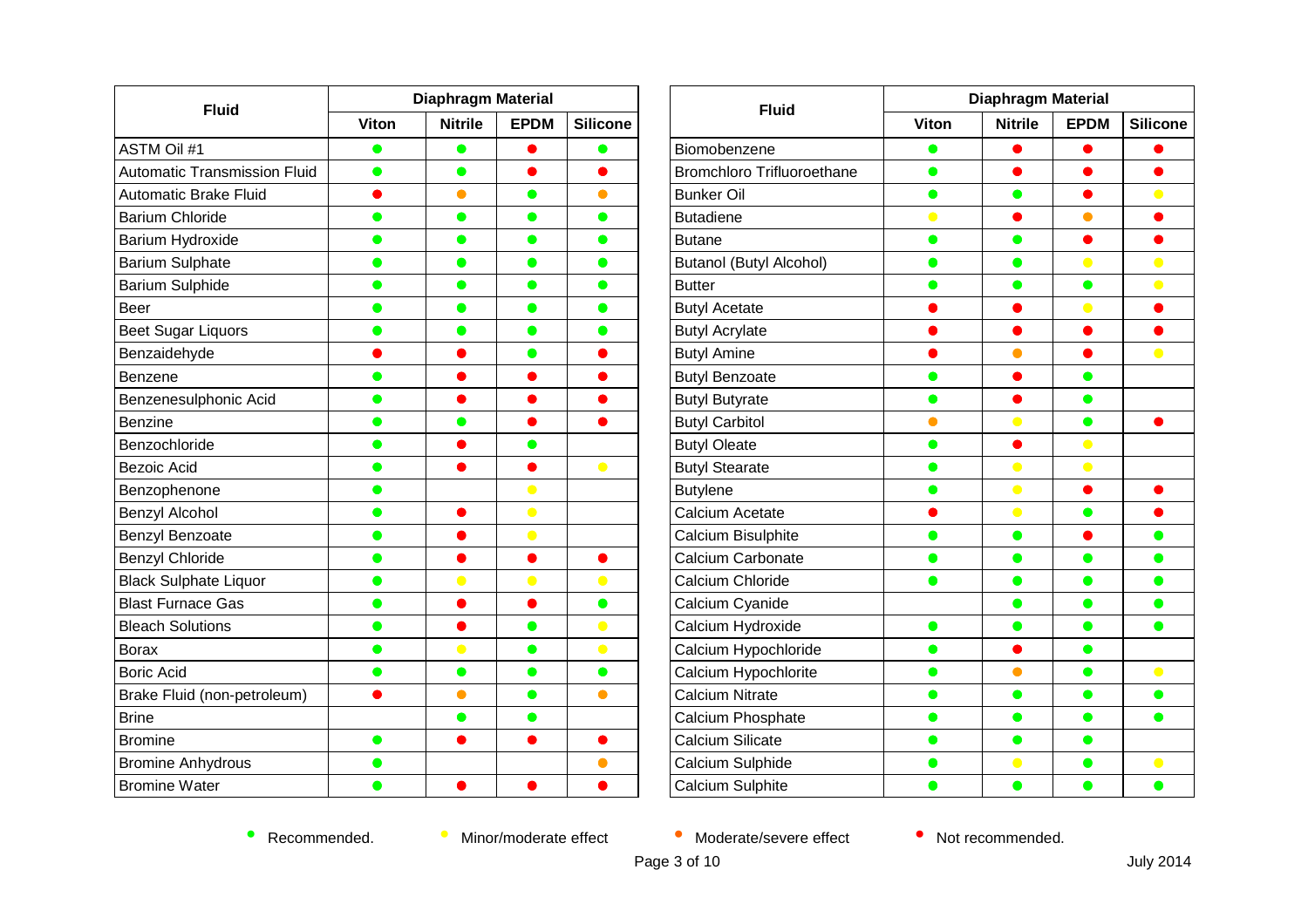| <b>Fluid</b>                   | <b>Diaphragm Material</b> |                |             |                 |
|--------------------------------|---------------------------|----------------|-------------|-----------------|
|                                | <b>Viton</b>              | <b>Nitrile</b> | <b>EPDM</b> | <b>Silicone</b> |
| Calcium Thiosulphate           | $\bullet$                 | $\bullet$      | 0           | $\bullet$       |
| Cane Sugar Liquor              | $\bullet$                 | $\bullet$      | $\bullet$   | $\bullet$       |
| Carbolic Acid                  | $\bullet$                 |                | $\bullet$   | $\bullet$       |
| Carbon Bisulphide              | D                         |                |             |                 |
| Carbon Dioxide (dry)           | $\bullet$                 | O              | $\bullet$   | $\bullet$       |
| Carbon Dioxide (wet)           | $\bullet$                 | $\bullet$      | $\bullet$   | $\bullet$       |
| Carbon Disulphide              | O                         |                |             |                 |
| Carbon Monoxide                | O                         | $\bullet$      | $\bullet$   | $\bullet$       |
| Carbon Tetrachloride           | $\bullet$                 | $\bullet$      | O           | $\bullet$       |
| Carbonic Acid                  | $\bullet$                 | $\bullet$      | $\bullet$   | $\bullet$       |
| <b>Castor Oil</b>              | $\bullet$                 | $\bullet$      | $\bullet$   | $\bullet$       |
| China Wood Oil (Tung Oil)      | ●                         |                |             | O               |
| <b>Chlorinated Salt Brine</b>  | o                         |                |             |                 |
| Chlorine (dry)                 | $\bullet$                 |                | $\bullet$   | $\bullet$       |
| Chlorine (wet)                 | $\bullet$                 |                | $\bullet$   |                 |
| Chlorobenzene                  | $\bullet$                 |                | O           |                 |
| Chlorobromo Methane            | $\bullet$                 |                | $\bullet$   |                 |
| Chloroform                     | $\bullet$                 |                |             |                 |
| <b>Chrome Plating Solution</b> | $\bullet$                 |                |             | $\bullet$       |
| Chromic Acid                   | $\bullet$                 |                | $\bullet$   | $\bullet$       |
| Circo Light Process Oil        | $\bullet$                 | $\bullet$      |             | $\bullet$       |
| <b>Citric Acid</b>             |                           |                |             | $\bullet$       |
| <b>Cobalt Chloride</b>         | o                         |                | O           | $\bullet$       |
| Cobalt Chloride, 2N            |                           | o              | O           | $\bullet$       |
| Coconut Oil                    |                           | $\bullet$      | $\bullet$   | $\bullet$       |
| Cod Liver Oil                  | $\bullet$                 | $\bullet$      | O           | $\bullet$       |
| Coke Oven Gas                  | ●                         |                |             | $\bullet$       |
| <b>Copper Acetate</b>          |                           | $\bullet$      | O           |                 |
| Copper Chloride                | O                         | ●              | O           | $\bullet$       |

| <b>Fluid</b>               | <b>Diaphragm Material</b> |                |             |                 |  |
|----------------------------|---------------------------|----------------|-------------|-----------------|--|
|                            | <b>Viton</b>              | <b>Nitrile</b> | <b>EPDM</b> | <b>Silicone</b> |  |
| Copper Cyanide             |                           | e              |             | O               |  |
| Copper Sulphate            | 0                         | $\bullet$      | $\bullet$   | $\bullet$       |  |
| Corn Oil                   | $\bullet$                 | $\bullet$      | $\bullet$   | $\bullet$       |  |
| <b>Cottonseed Oil</b>      | ●                         | $\bullet$      | $\bullet$   | $\bullet$       |  |
| Creosote                   | O                         | $\bullet$      |             |                 |  |
| Cresol                     | $\bullet$                 | $\bullet$      |             |                 |  |
| Cresylic Acid              |                           | $\bullet$      |             |                 |  |
| Cumene                     | O                         |                |             |                 |  |
| Cyclohexane                | D                         | $\bullet$      |             |                 |  |
| Cyclohexanol               | O                         | $\bullet$      |             |                 |  |
| Cyclohexanone              | D                         | $\bullet$      | $\bullet$   | 0               |  |
| P Cymene                   | ●                         |                |             |                 |  |
| <b>Denatured Alcohol</b>   | o                         | $\bullet$      | $\bullet$   | $\bullet$       |  |
| <b>Detergent Solutions</b> | ●                         | $\bullet$      | $\bullet$   | $\bullet$       |  |
| Developing Fluids          | ●                         | $\bullet$      | $\bullet$   | $\bullet$       |  |
| Diacetone                  |                           |                | $\bullet$   |                 |  |
| Diacetone Alcohol          |                           |                | $\bullet$   | $\bullet$       |  |
| Dibenzyl Ether             |                           |                | $\bullet$   |                 |  |
| <b>Dibutyl Ether</b>       | $\bullet$                 |                | $\bullet$   |                 |  |
| Dibutyl Phthalate          | $\bullet$                 |                | $\bullet$   | $\bullet$       |  |
| <b>Dibutyl Sebecate</b>    | $\bullet$                 |                | $\bullet$   | $\bullet$       |  |
| O Dichlorobenzene          | $\bullet$                 | 0              | $\bullet$   | $\bullet$       |  |
| Dichloro-isopropyl Ether   | Ο                         |                |             |                 |  |
| Dicyclohexylamine          |                           | 0              |             |                 |  |
| Diesel Oil                 | $\bullet$                 | $\bullet$      |             |                 |  |
| Diethlamine                |                           |                | $\bullet$   | $\bullet$       |  |
| Diethyl Benzene            |                           |                |             |                 |  |
| Diethyl Ether              |                           |                |             |                 |  |
| Diethylene Glycol          |                           |                |             | $\bullet$       |  |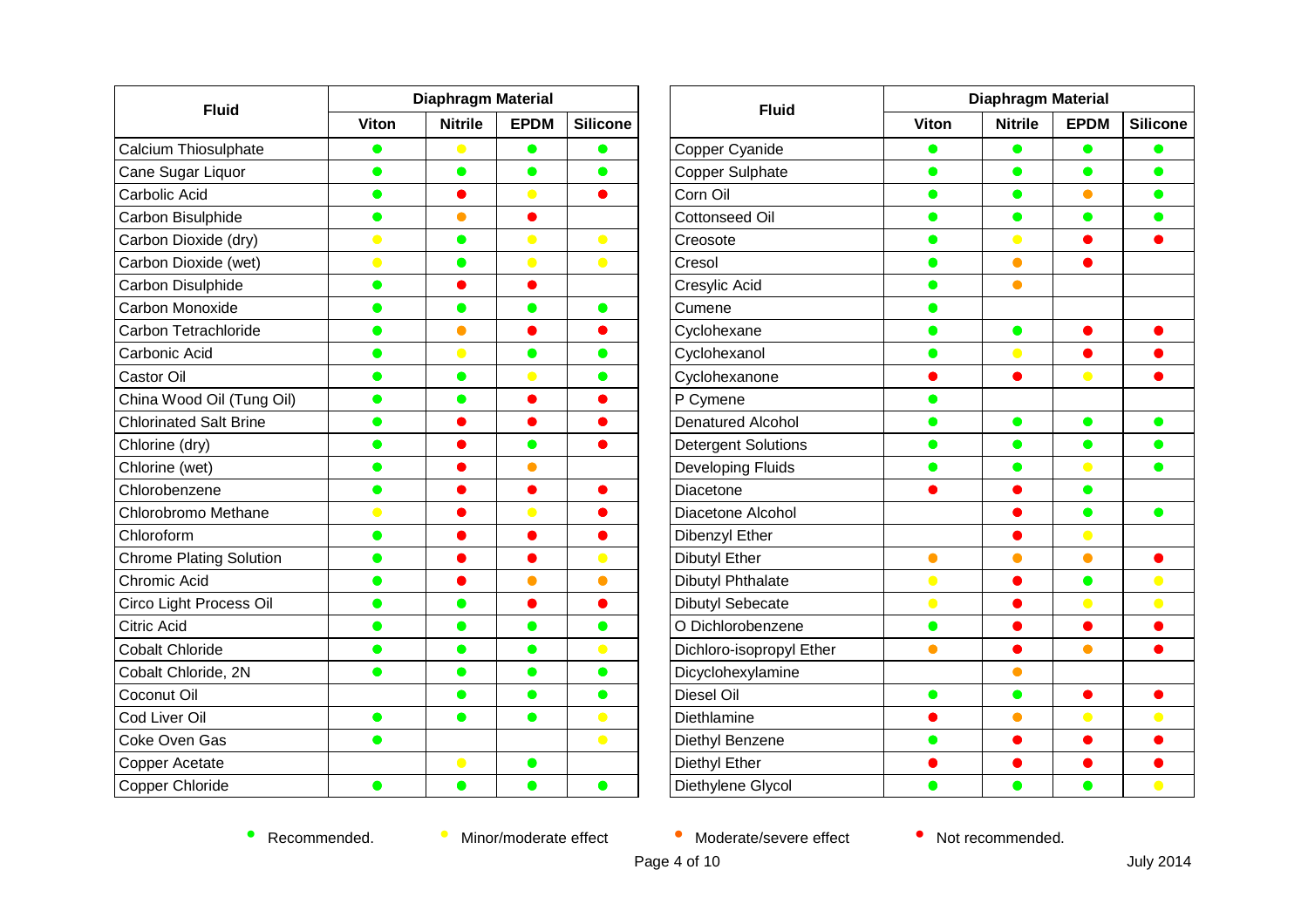| <b>Fluid</b>            | Diaphragm Material |                |             |                 |
|-------------------------|--------------------|----------------|-------------|-----------------|
|                         | <b>Viton</b>       | <b>Nitrile</b> | <b>EPDM</b> | <b>Silicone</b> |
| Diethyl Sebecate        | $\bullet$          |                | $\bullet$   | $\bullet$       |
| Diisobutylene           | 0                  | $\bullet$      |             |                 |
| Diisopropyl Benzene     | $\bullet$          |                |             |                 |
| Diisopropyl Ketone      |                    |                | $\bullet$   |                 |
| Dimethyl Aniline        |                    |                | $\bullet$   |                 |
| Dimethyl Formamide      |                    | $\bullet$      |             | $\bullet$       |
| Dimethyl Phthalate      | $\bullet$          |                | $\bullet$   |                 |
| Dinitrotoluene          |                    |                |             |                 |
| Dicotyl Phthalate       | $\bullet$          |                | $\bullet$   | $\bullet$       |
| Diocyl Sebecate         | $\bullet$          |                | $\bullet$   | $\bullet$       |
| Dioxane                 |                    |                | $\bullet$   |                 |
| Dioxolune               |                    |                | $\bullet$   |                 |
| Dipentene               |                    | $\bullet$      |             |                 |
| Diphenyl                | O                  |                |             |                 |
| Diphenyl Oxides         | $\bullet$          |                | $\bullet$   | $\bullet$       |
| Dowtherm Oil            | $\bullet$          |                |             | $\bullet$       |
| Dry Cleaning Fluids     | $\bullet$          | $\bullet$      |             |                 |
| Epichlorochydrin        |                    |                | $\bullet$   |                 |
| Ethane                  | $\bullet$          | $\bullet$      | $\bullet$   |                 |
| Ethanolamine            |                    | $\bullet$      | $\bullet$   | $\bullet$       |
| <b>Ethyl Acetate</b>    |                    |                | $\bullet$   | $\bullet$       |
| <b>Ethyl Acetotate</b>  |                    |                | $\bullet$   | $\bullet$       |
| <b>Ethyl Acrylate</b>   |                    |                | $\bullet$   | $\bullet$       |
| Ethyl Alcohol           | 0                  | O              | $\bullet$   | $\bullet$       |
| <b>Ethyl Benzene</b>    | $\bullet$          |                |             |                 |
| <b>Ethyl Benzoate</b>   | $\bullet$          |                | $\bullet$   |                 |
| <b>Ethyl Cellosolve</b> |                    |                | $\bullet$   |                 |
| <b>Ethyl Cellulose</b>  |                    |                | $\bullet$   | 0               |
| <b>Ethyl Chloride</b>   |                    |                | $\bullet$   |                 |

| <b>Fluid</b>                     | <b>Diaphragm Material</b> |                |             |                 |  |
|----------------------------------|---------------------------|----------------|-------------|-----------------|--|
|                                  | Viton                     | <b>Nitrile</b> | <b>EPDM</b> | <b>Silicone</b> |  |
| Ethyl Chlorocarbonate            |                           |                |             |                 |  |
| Ethyl Chloroformate              | $\bullet$                 |                |             |                 |  |
| <b>Ethyl Ether</b>               | D                         | $\bullet$      | $\bullet$   |                 |  |
| <b>Ethyl Formate</b>             | ●                         |                | $\bullet$   |                 |  |
| Ethyl Mercaptan                  | $\bullet$                 |                | ●           |                 |  |
| <b>Ethyl Oxalate</b>             | $\bullet$                 | $\bullet$      | $\bullet$   |                 |  |
| Ethyl Pentochlorobenzene         |                           |                |             |                 |  |
| <b>Ethyl Silicate</b>            |                           |                |             |                 |  |
| Ethylene                         | $\bullet$                 | $\bullet$      |             |                 |  |
| Ethylene Chloride                | $\bullet$                 |                | $\bullet$   |                 |  |
| Ethylene Chlorohydrin            |                           |                |             | $\bullet$       |  |
| <b>Ethylene Diamine</b>          |                           | ●              | $\bullet$   | $\bullet$       |  |
| Ethylene Dichloride              |                           |                | $\bullet$   | $\bullet$       |  |
| <b>Ethylene Glycol</b>           |                           |                | ●           | $\bullet$       |  |
| <b>Ethylene Oxide</b>            |                           |                | $\bullet$   | $\bullet$       |  |
| Ethylene Trichloride             |                           |                | $\bullet$   | $\bullet$       |  |
| <b>Fatty Acids</b>               | œ                         | $\bullet$      |             | $\bullet$       |  |
| <b>Ferric Chloride</b>           |                           | 0              | ●           | $\bullet$       |  |
| <b>Ferric Nitrate</b>            |                           |                | - 1         | $\bullet$       |  |
| Ferric Sulphate                  | D                         | $\bullet$      | $\bullet$   | $\bullet$       |  |
| Fish Oil                         |                           | $\bullet$      |             | $\bullet$       |  |
| Fluoroboric Acid                 |                           | $\bullet$      | $\bullet$   |                 |  |
| Fluorine (liquid)                | $\bullet$                 |                | $\bullet$   |                 |  |
| Fluorobenzene                    |                           |                |             |                 |  |
| Flurocarbon Oil                  |                           |                | o           |                 |  |
| Fluorlube                        | $\bullet$                 | $\bullet$      | $\bullet$   |                 |  |
| <b>Fluorinated Cycline Ester</b> |                           |                | $\bullet$   |                 |  |
| <b>Fluosilicic Acid</b>          |                           |                |             |                 |  |
| Formaldehyde                     | $\bullet$                 | $\bullet$      | ●           |                 |  |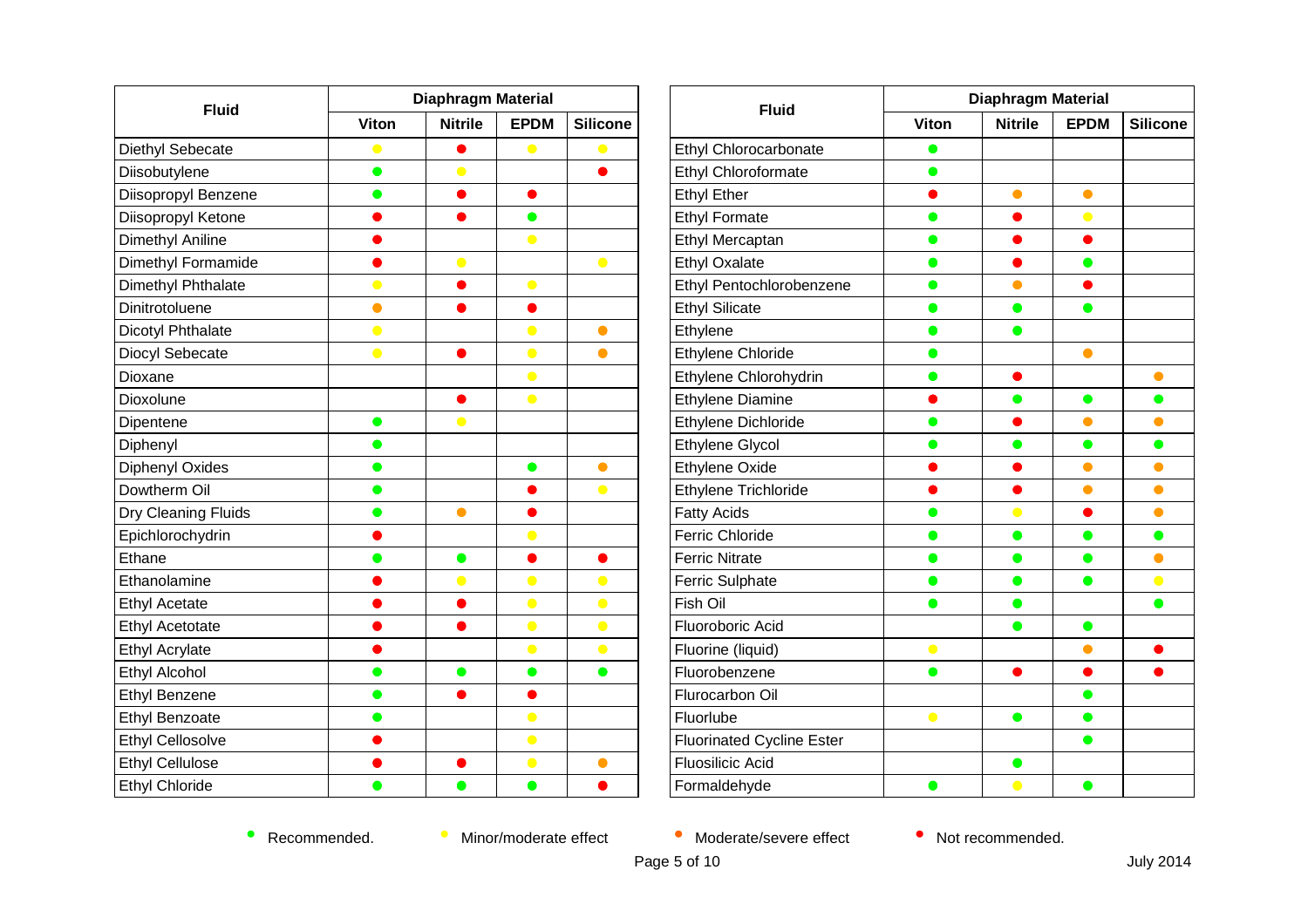| <b>Fluid</b>                           | Diaphragm Material |                |             |                 |
|----------------------------------------|--------------------|----------------|-------------|-----------------|
|                                        | <b>Viton</b>       | <b>Nitrile</b> | <b>EPDM</b> | <b>Silicone</b> |
| Formic Acid                            | O                  | $\bullet$      | O           |                 |
| Freon 11                               | $\bullet$          | $\bullet$      |             |                 |
| Freon 12                               | $\bullet$          |                | $\bullet$   |                 |
| Freon 21                               | C.                 |                | O           |                 |
| Freon 32                               |                    |                |             |                 |
| <b>Fuel Oil</b>                        | ●                  |                |             |                 |
| <b>Fumaric Acid</b>                    | $\bullet$          | O              |             | $\bullet$       |
| Futon, Furfuran                        |                    |                | $\bullet$   |                 |
| <b>Fufural</b>                         |                    |                | $\bullet$   |                 |
| <b>Gallic Acid</b>                     | O                  | $\bullet$      | $\bullet$   |                 |
| Gasoline                               |                    | ●              |             |                 |
| Gelatin                                | O                  |                | ●           |                 |
| Glauber's Salt                         | O                  |                | $\bullet$   |                 |
| Glucose                                |                    | ●              |             | ●               |
| Glue                                   | œ                  | Ð              | œ           | o               |
| Glycorin                               | O                  | O              | 0           | 0               |
| Glycois                                |                    |                | ●           |                 |
| Green Sulphate Liquor                  |                    | $\bullet$      | O           | D               |
| N Hexaldehyde                          |                    |                | $\bullet$   | $\bullet$       |
| Hexane                                 | $\bullet$          | ●              |             |                 |
| N Hexene 1                             | œ                  | $\bullet$      |             |                 |
| Hexyl Alcohol                          | $\bullet$          | $\bullet$      | $\bullet$   | $\bullet$       |
| Hydrazine                              |                    |                | ●           | $\bullet$       |
| Hydraulic Oil (Petroleum)              | $\bullet$          |                |             | $\bullet$       |
| Hydrobromic Acid                       | $\bullet$          |                | $\bullet$   | 0               |
| Hydrochloric Acid (37% - hot)          | $\bullet$          |                | O           |                 |
| Hydrochloric Acid (37% - cold)         | $\bullet$          | $\bullet$      | ●           | $\bullet$       |
| Hydrocyanic Acid                       | ●                  | $\bullet$      | $\bullet$   |                 |
| Hydrofloric Acid (concentrated<br>hot) |                    |                |             |                 |

| <b>Fluid</b>                            | Diaphragm Material |                |             |                 |
|-----------------------------------------|--------------------|----------------|-------------|-----------------|
|                                         | <b>Viton</b>       | <b>Nitrile</b> | <b>EPDM</b> | <b>Silicone</b> |
| Hydrofloric Acid (concentrated<br>cold) |                    |                | $\bullet$   |                 |
| Hydrofloric Acid Anydrous               |                    |                | $\bullet$   |                 |
| Hydrofluosilicic Acid                   | ●                  | $\bullet$      | $\bullet$   |                 |
| Hydrogen Gas                            |                    |                |             |                 |
| Hydrogen Peroxide (90%)                 |                    |                | $\bullet$   | $\bullet$       |
| Hydrogen Sulfide (wet - cold)           |                    |                | e           | $\bullet$       |
| Hydrogen Sulfide (wet - hot)            |                    |                |             | $\bullet$       |
| Hydroquinone                            |                    |                |             |                 |
| Hydrochlorous Acid                      | O                  | ۰              | $\bullet$   |                 |
| Iodine Pentafluoride                    |                    |                |             |                 |
| lodoform                                |                    |                |             |                 |
| <b>Isobutyl Alcohol</b>                 | $\bullet$          | $\bullet$      | $\bullet$   | $\bullet$       |
| Isooctane                               |                    | ●              |             |                 |
| Isophorone                              |                    |                | D           |                 |
| Isopropyl Acetate                       |                    |                | $\bullet$   |                 |
| <b>Isopropyl Alcohol</b>                |                    |                |             |                 |
| Isopropyl Chloride                      |                    |                |             |                 |
| Isopropyl Ether                         |                    |                |             |                 |
| Kerosene                                |                    |                |             |                 |
| Lacquers                                |                    |                |             |                 |
| Lacquer Solvents                        |                    |                |             |                 |
| Lactic Acid                             |                    | $\bullet$      | O           | $\bullet$       |
| Lard                                    |                    |                |             | $\bullet$       |
| Lavender Oil                            |                    | $\bullet$      |             |                 |
| Lead Acetate                            |                    | $\bullet$      | O           | ۰               |
| <b>Lead Nitrate</b>                     |                    | O              |             | $\bullet$       |
| Lead Sulfamate                          | $\bullet$          | $\bullet$      | $\bullet$   | $\bullet$       |
| Lime Bleach                             | O                  | $\bullet$      | $\bullet$   | $\bullet$       |
| <b>Lime Sulphur</b>                     |                    |                | ●           | $\bullet$       |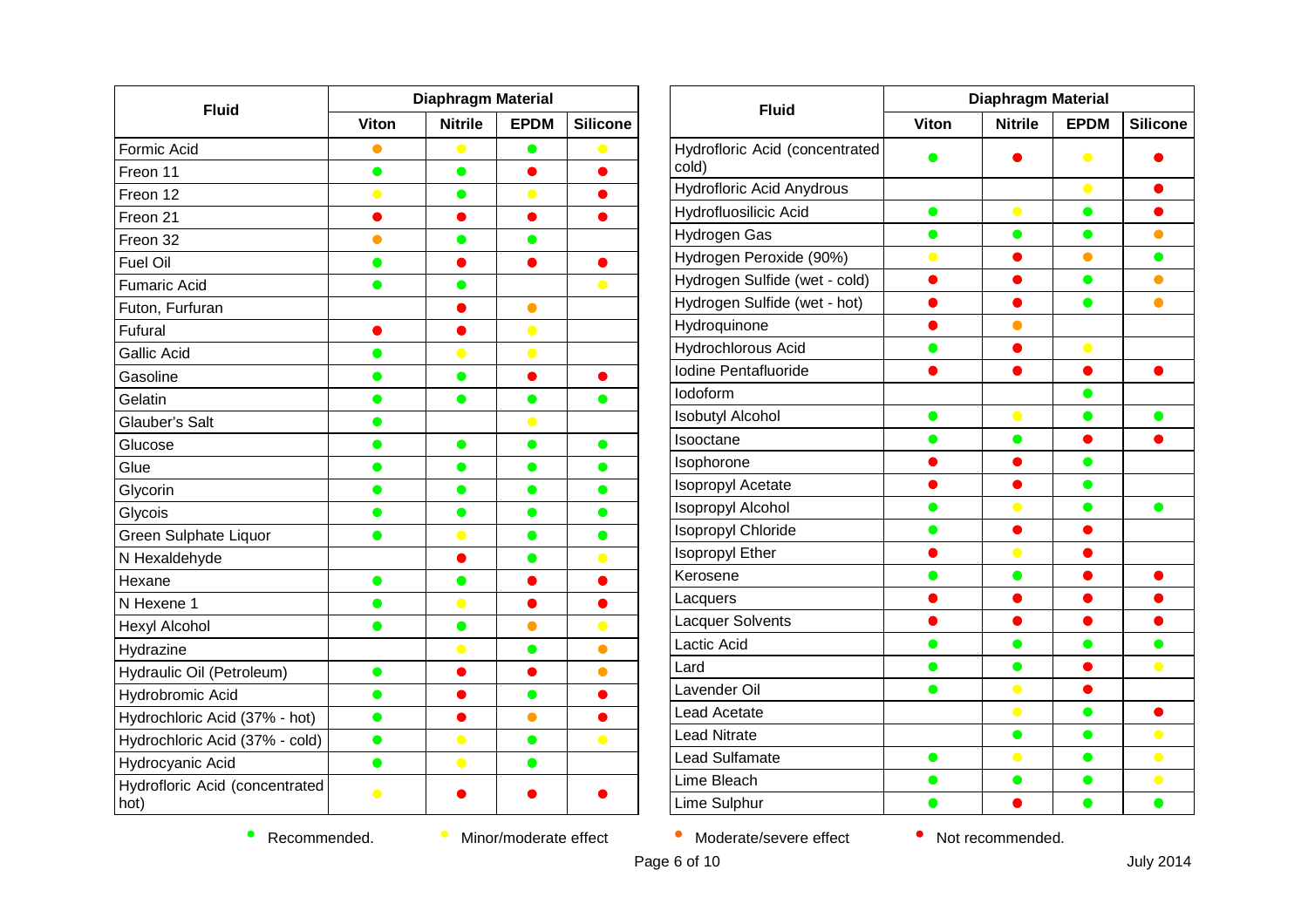| <b>Fluid</b>                   | <b>Diaphragm Material</b> |                |             |                 |  |
|--------------------------------|---------------------------|----------------|-------------|-----------------|--|
|                                | <b>Viton</b>              | <b>Nitrile</b> | <b>EPDM</b> | <b>Silicone</b> |  |
| Lindol                         | $\bullet$                 |                | $\bullet$   |                 |  |
| Linoleic Acid                  | $\bullet$                 | $\bullet$      |             | $\bullet$       |  |
| Linseed Oil                    | $\bullet$                 | $\bullet$      |             |                 |  |
| <b>Liquefied Petroleum Gas</b> | $\bullet$                 | $\bullet$      | ۸           | $\bullet$       |  |
| Lubricating Oils (Petroleum)   | $\bullet$                 | $\bullet$      |             |                 |  |
| Lye                            | $\bullet$                 | $\bullet$      | $\bullet$   | $\bullet$       |  |
| Magnesium Chloride             | $\bullet$                 | $\bullet$      | O           | D               |  |
| Magnesium Hydroxide            | $\bullet$                 | $\bullet$      |             |                 |  |
| Magnesium Sulfate              | $\bullet$                 | $\bullet$      | $\bullet$   | $\bullet$       |  |
| Maleic Acid                    | O                         |                |             |                 |  |
| Malic Acid                     | $\bullet$                 | $\bullet$      |             | $\bullet$       |  |
| <b>Mercury Chloride</b>        | O                         | ●              | O           |                 |  |
| Mercury                        | O                         |                |             |                 |  |
| Methane                        | O                         | 0              |             |                 |  |
| Methyl Acetate                 |                           |                | $\bullet$   |                 |  |
| <b>Methyl Acrylic</b>          |                           |                | $\bullet$   |                 |  |
| Methylacrylic Acid             | $\bullet$                 |                | $\bullet$   |                 |  |
| Methyl Alcohol                 |                           | $\bullet$      | $\bullet$   | ●               |  |
| Methyl Bromide                 | O                         | O              |             |                 |  |
| Methyl Butyl Ketone            |                           | ●              | $\bullet$   | $\bullet$       |  |
| Methyl Cellosolve              |                           |                | $\bullet$   |                 |  |
| Methyl Chloride                | $\bullet$                 |                | $\bullet$   |                 |  |
| Methyl Cyclopentane            | $\bullet$                 |                |             |                 |  |
| Methylene Chloride             | $\bullet$                 |                |             |                 |  |
| Methyl Ethyl Ketone            |                           |                | $\bullet$   |                 |  |
| Methyl Formate                 |                           |                | $\bullet$   | $\bullet$       |  |
| Methyl Isobutyl Ketone         |                           |                | $\bullet$   | $\bullet$       |  |
| Methyl Methacrylate            |                           |                |             | $\bullet$       |  |
| Methyl Oleate                  |                           |                | $\bullet$   |                 |  |

| <b>Fluid</b>               | <b>Diaphragm Material</b> |                |             |                 |  |
|----------------------------|---------------------------|----------------|-------------|-----------------|--|
|                            | <b>Viton</b>              | <b>Nitrile</b> | <b>EPDM</b> | <b>Silicone</b> |  |
| Methyle Salicylate         |                           |                |             |                 |  |
| Milic                      | 0                         | 0              |             | $\bullet$       |  |
| <b>Mineral Oil</b>         | $\bullet$                 | $\bullet$      | O           | $\bullet$       |  |
| Monochlorobenzene          |                           |                |             |                 |  |
| Monomethyl Aniline         | $\bullet$                 |                |             |                 |  |
| Monoethanolamine           |                           |                | $\bullet$   | $\bullet$       |  |
| Monomethyl Ether           |                           |                | O           |                 |  |
| Monovinyl Acetylene        | ●                         | ●              | ●           | $\bullet$       |  |
| <b>Mustard Gas</b>         |                           |                | D           | $\bullet$       |  |
| Naptha                     | $\bullet$                 | $\bullet$      |             |                 |  |
| Napthalene                 | $\bullet$                 | ●              |             | ●               |  |
| Napthenic Acid             |                           | $\bullet$      |             |                 |  |
| <b>Natural Gas</b>         |                           | e i            |             | ●               |  |
| Neatsfoot Oil              | D                         | $\bullet$      | $\bullet$   | $\bullet$       |  |
| Nickel Acetate             |                           | $\bullet$      |             |                 |  |
| <b>Nickel Chloride</b>     |                           | O              |             | 0               |  |
| <b>Nickel Sulfate</b>      | 0                         | $\bullet$      | O           | $\bullet$       |  |
| Nitric Acid (concentrated) |                           |                |             |                 |  |
| Nitric Acid (dilute)       |                           |                |             | $\bullet$       |  |
| Nitric Acid (red fuming)   | A                         |                |             |                 |  |
| Nitrobenzene               | $\bullet$                 |                |             |                 |  |
| Nitrobenzine               |                           |                |             |                 |  |
| Nitroethane                |                           |                | $\bullet$   | o               |  |
| Nitromethane               |                           |                | $\bullet$   |                 |  |
| Nitrogen                   |                           |                | O           | $\bullet$       |  |
| Nitrogen Tetroxide         |                           |                | $\bullet$   | $\bullet$       |  |
| Octadecane                 |                           |                |             |                 |  |
| N Octane                   | o                         |                |             |                 |  |
| Octachlorctoluene          |                           |                |             |                 |  |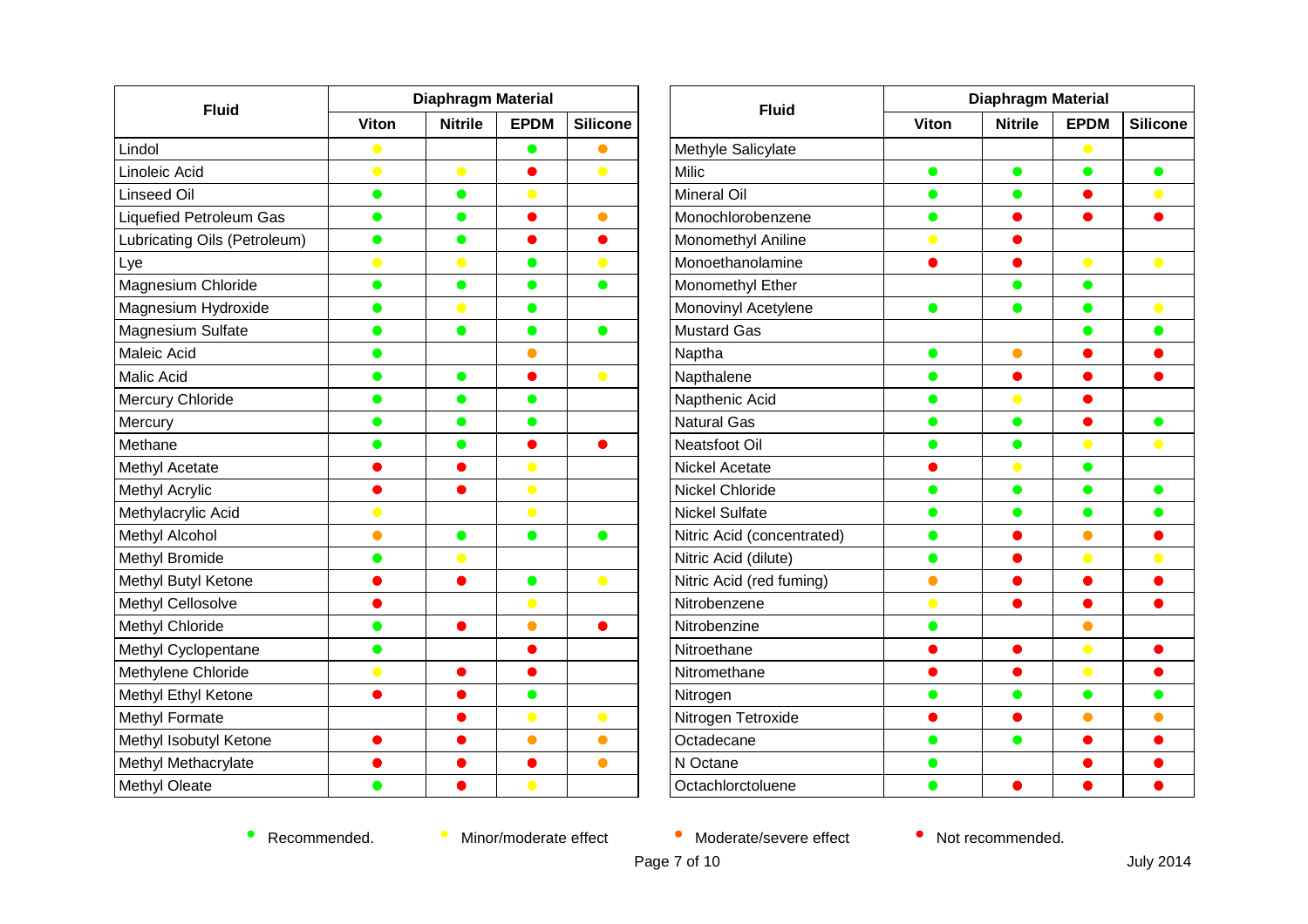| <b>Fluid</b>                   | <b>Diaphragm Material</b> |                |             |                 |
|--------------------------------|---------------------------|----------------|-------------|-----------------|
|                                | <b>Viton</b>              | <b>Nitrile</b> | <b>EPDM</b> | <b>Silicone</b> |
| Octyl Alcohol                  | $\bullet$                 | $\bullet$      | $\bullet$   | $\bullet$       |
| Oleic Acid                     | $\bullet$                 | $\bullet$      | $\bullet$   |                 |
| Oleum Spirits                  | $\bullet$                 | $\bullet$      |             |                 |
| Olive Oil                      | $\bullet$                 | $\bullet$      | $\bullet$   |                 |
| O Dichlorobenzene              | $\bullet$                 |                |             |                 |
| <b>Oxalic Acid</b>             | $\bullet$                 | $\bullet$      | $\bullet$   | $\bullet$       |
| Oxygen (cold)                  | $\bullet$                 | $\bullet$      | $\bullet$   | $\bullet$       |
| Oxygen (95°C-180°C)            | $\bullet$                 |                |             | $\bullet$       |
| Ozone                          | $\bullet$                 | o              | $\bullet$   | $\bullet$       |
| Paint Thinners, Duco           | $\bullet$                 |                |             |                 |
| <b>Palmatic Acid</b>           | $\bullet$                 | $\bullet$      | $\bullet$   |                 |
| Peanut Oil                     | $\bullet$                 | $\bullet$      | $\bullet$   | $\bullet$       |
| Perchloric Acid                | $\bullet$                 |                | $\bullet$   |                 |
| Perchloroethylene              | $\bullet$                 | $\bullet$      |             | $\bullet$       |
| Petroleum (below 120°C)        | $\bullet$                 | 0              | 0           | $\bullet$       |
| Petroleum (above 120°C)        | $\bullet$                 |                |             |                 |
| Phenol                         | $\bullet$                 |                | $\bullet$   | $\bullet$       |
| Phenyl Benzene                 | $\bullet$                 | O              | $\bullet$   |                 |
| Phenyl Ethyl Ether             |                           |                |             |                 |
| Phenyl Hydrazine               | $\bullet$                 |                | $\bullet$   |                 |
| Phosphroric Acid (20%)         | $\bullet$                 | $\bullet$      | $\bullet$   |                 |
| Phosphoric Acid (45%)          | $\bullet$                 |                | $\bullet$   |                 |
| Phosphorous Trichloride        | $\bullet$                 |                | $\bullet$   |                 |
| <b>Pickling Solution</b>       | $\bullet$                 |                | $\bullet$   |                 |
| Pine Oil                       | $\bullet$                 | $\bullet$      | $\bullet$   |                 |
| <b>Plating Solution Chrome</b> | $\bullet$                 |                | $\bullet$   |                 |
| Polyvinyl Acetate Emulsion     |                           |                | $\bullet$   |                 |
| Potassium Acetate              |                           | $\bullet$      | $\bullet$   |                 |
| Potassium Chloride             | O                         |                |             | $\bullet$       |
| Potassium Cupro Cyanide        | $\bullet$                 | $\bullet$      | $\bullet$   | $\bullet$       |

| <b>Fluid</b>             | Diaphragm Material |                |             |                 |
|--------------------------|--------------------|----------------|-------------|-----------------|
|                          | Viton              | <b>Nitrile</b> | <b>EPDM</b> | <b>Silicone</b> |
| Potassium Cyanide        | $\bullet$          | $\bullet$      | $\bullet$   | $\bullet$       |
| Potassium Dichromate     | O                  | $\bullet$      | $\bullet$   | $\bullet$       |
| Potassium Hydroxide      | $\bullet$          | $\bullet$      | $\bullet$   | $\bullet$       |
| <b>Potassium Nitrate</b> | ●                  | ●              | $\bullet$   | $\bullet$       |
| Potassium Sulfate        |                    | O              |             | O               |
| <b>Producer Gas</b>      | o                  | ●              |             | $\bullet$       |
| Propane                  |                    | ●              |             | o               |
| Propyl Acetate           |                    |                | $\bullet$   |                 |
| N Propyl Acetate         |                    |                | $\bullet$   |                 |
| Propyl Alcohol           | ●                  | ●              | $\bullet$   | $\bullet$       |
| <b>Propyl Nitrate</b>    |                    |                | 0           | $\bullet$       |
| Propylene                |                    |                |             |                 |
| Propylene Oxide          |                    |                | $\bullet$   |                 |
| Pyranol                  |                    | O              |             | $\bullet$       |
| Pyridine                 |                    |                | $\bullet$   |                 |
| Rape Seed Oil            | O                  | $\bullet$      | $\bullet$   | ●               |
| Red Oil                  |                    | O              |             |                 |
| Salicytic Acid           |                    | D              | œ           |                 |
| Salt Water               | O                  | $\bullet$      | $\bullet$   |                 |
| Sewage                   |                    | D              | $\bullet$   | $\bullet$       |
| <b>Silicate Esters</b>   |                    | $\bullet$      |             |                 |
| <b>Silicone Greases</b>  |                    | $\bullet$      | ●           | $\bullet$       |
| Silicone Oils            | O                  | $\bullet$      | $\bullet$   | $\bullet$       |
| <b>Silver Nitrate</b>    |                    | $\bullet$      | D           | o               |
| Soap Solutions           |                    |                | O           | o               |
| Soda Ash                 | O                  | $\bullet$      | $\bullet$   | $\bullet$       |
| Sodium Acetate           |                    | $\bullet$      | $\bullet$   |                 |
| Sodium Bicarbonate       |                    | $\bullet$      | O           | $\bullet$       |
| Sodium Bisulfite         |                    | O              | O           | 0               |
| Sodium Borate            |                    |                |             |                 |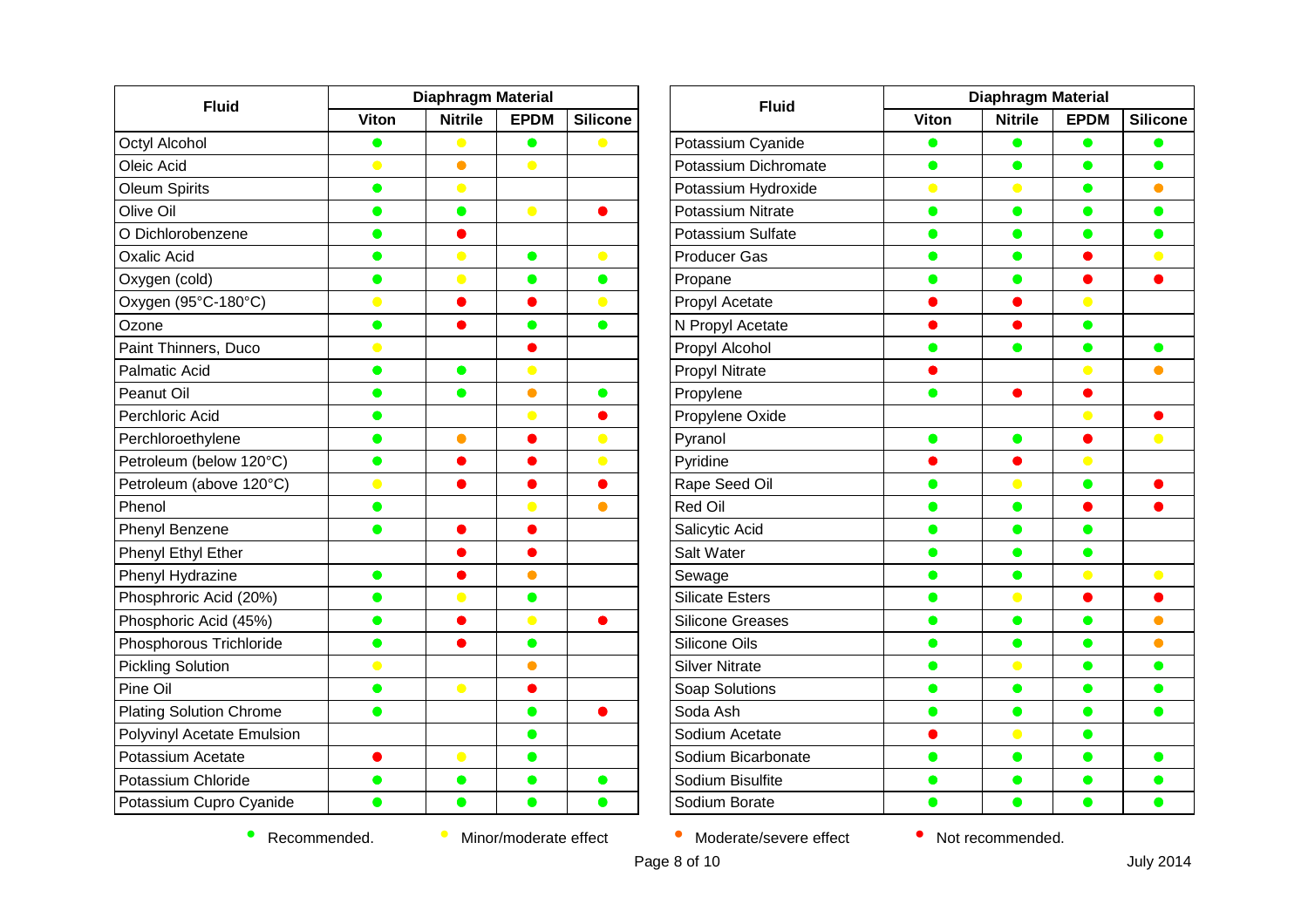| <b>Fluid</b>                 | <b>Diaphragm Material</b> |                |             |                 |
|------------------------------|---------------------------|----------------|-------------|-----------------|
|                              | <b>Viton</b>              | <b>Nitrile</b> | <b>EPDM</b> | <b>Silicone</b> |
| Sodium Chloride              | $\bullet$                 | $\bullet$      | $\bullet$   | $\bullet$       |
| Sodium Cyanide               | $\bullet$                 | $\bullet$      | $\bullet$   | $\bullet$       |
| Sodium Hydroxide             | $\bullet$                 | $\bullet$      | $\bullet$   | $\bullet$       |
| Sodium Hypochlorite          | $\bullet$                 | $\bullet$      | $\bullet$   | $\bullet$       |
| Sodium Metaphosphate         |                           | $\bullet$      | $\bullet$   |                 |
| Sodium Nitrate               |                           | $\bullet$      | $\bullet$   | $\bullet$       |
| Sodium Perborate             | $\bullet$                 | $\bullet$      | $\bullet$   | $\bullet$       |
| Sodium Peroxide              | $\bullet$                 | $\bullet$      | $\bullet$   | $\bullet$       |
| Sodium Phosphate             | $\bullet$                 | $\bullet$      | $\bullet$   | $\bullet$       |
| Sodium Silicate              | $\bullet$                 | $\bullet$      | $\bullet$   |                 |
| Sodium Sulfate               | o                         | $\bullet$      | $\bullet$   | $\bullet$       |
| Sodium Thiosulfate           | $\bullet$                 | $\bullet$      | $\bullet$   | $\bullet$       |
| Soybean Oil                  | D                         | $\bullet$      | $\bullet$   | $\bullet$       |
| <b>Stannic Chloride</b>      |                           | $\bullet$      | $\bullet$   | $\bullet$       |
| Steam (below 150°C)          | D                         | 0              | $\bullet$   | $\bullet$       |
| Steam (above 150°C)          |                           |                | $\bullet$   |                 |
| <b>Stearic Acid</b>          |                           | $\bullet$      | $\bullet$   | $\bullet$       |
| Styrene                      | $\bullet$                 | $\bullet$      | $\bullet$   | $\bullet$       |
| <b>Sucrose Solution</b>      |                           | $\bullet$      | $\bullet$   |                 |
| Sulfite Liquors              | $\bullet$                 | $\bullet$      | $\bullet$   |                 |
| Sulfur                       | $\bullet$                 | $\bullet$      | $\bullet$   | $\bullet$       |
| Sulfur Chloride              | $\bullet$                 | $\bullet$      |             |                 |
| <b>Sulfur Dioxide</b>        | $\bullet$                 |                | $\bullet$   | $\bullet$       |
| Sulfur Hexafluoride          | $\bullet$                 | $\bullet$      | $\bullet$   | $\bullet$       |
| <b>Sulfur Troxide</b>        | $\bullet$                 | n              | $\bullet$   | $\bullet$       |
| Sulfuric Acid (dilute)       | $\bullet$                 |                | $\bullet$   | $\bullet$       |
| Sulfuric Acid (concentrated) | $\bullet$                 |                | $\bullet$   | 0               |
| Sulfuric Acid (20% Oleum)    | $\bullet$                 |                | $\bullet$   | D               |
| Sulfurous Acid               |                           | $\bullet$      | $\bullet$   |                 |
| <b>Tannic Acid</b>           | $\bullet$                 | $\bullet$      | $\bullet$   | $\bullet$       |

| <b>Fluid</b>                  | <b>Diaphragm Material</b> |                |             |                 |
|-------------------------------|---------------------------|----------------|-------------|-----------------|
|                               | <b>Viton</b>              | <b>Nitrile</b> | <b>EPDM</b> | <b>Silicone</b> |
| Tar, Bituminour               | $\bullet$                 | $\bullet$      |             | $\bullet$       |
| <b>Tartaric Acid</b>          | 0                         | $\bullet$      | $\bullet$   | $\bullet$       |
| Terpineol                     | $\bullet$                 | $\bullet$      | $\bullet$   |                 |
| <b>Tertiary Butyl Alcohol</b> | D                         | $\bullet$      | $\bullet$   | $\bullet$       |
| Tetrabromomethane             |                           |                |             |                 |
| <b>Tetrabutyl Titanate</b>    | $\bullet$                 | $\bullet$      | $\bullet$   |                 |
| Tetrachloroethylene           | $\bullet$                 | D              | Ο           |                 |
| <b>Tetraethyl Lead</b>        |                           | $\bullet$      |             |                 |
| Tetrahydrofuran               |                           |                |             |                 |
| Tetralin                      | $\bullet$                 | $\bullet$      | 0           |                 |
| <b>Thionyl Chloride</b>       | ●                         |                |             |                 |
| <b>Titanium Tetrachloride</b> | $\qquad \qquad$           | $\bullet$      |             |                 |
| Toluene                       | $\bullet$                 |                |             |                 |
| Toluene Diisocyanate          |                           |                |             |                 |
| <b>Transformer Oil</b>        | $\bullet$                 | $\bullet$      |             | $\bullet$       |
| Transmission Fluid Type A     | $\bullet$                 | $\bullet$      | ●           | $\bullet$       |
| Triacetin                     |                           | $\bullet$      | ●           |                 |
| Tributoxy Ethyl Phosphate     |                           |                |             |                 |
| <b>Tributyl Phosphate</b>     |                           |                | O           |                 |
| <b>Tributyl Mercapton</b>     | ●                         |                | $\bullet$   |                 |
| Trichloroethane               |                           |                |             |                 |
| <b>Trichloroacetic Acid</b>   | 0                         | $\bullet$      | $\bullet$   |                 |
| Trichloroethylene             | $\bullet$                 | $\bullet$      | $\bullet$   | $\bullet$       |
| <b>Tricreoyl Phosphate</b>    | $\bullet$                 |                |             |                 |
| <b>Triethanol Amine</b>       |                           |                | $\bullet$   |                 |
| <b>Triethyl Aluminium</b>     | $\bullet$                 |                |             |                 |
| <b>Triethyl Borane</b>        | $\bullet$                 |                |             |                 |
| Trinitrotoluene               | $\bullet$                 |                |             |                 |
| <b>Trioctyl Phosphate</b>     | $\bullet$                 |                | $\bullet$   | $\bullet$       |
| Tung Oil                      | $\bullet$                 |                |             |                 |